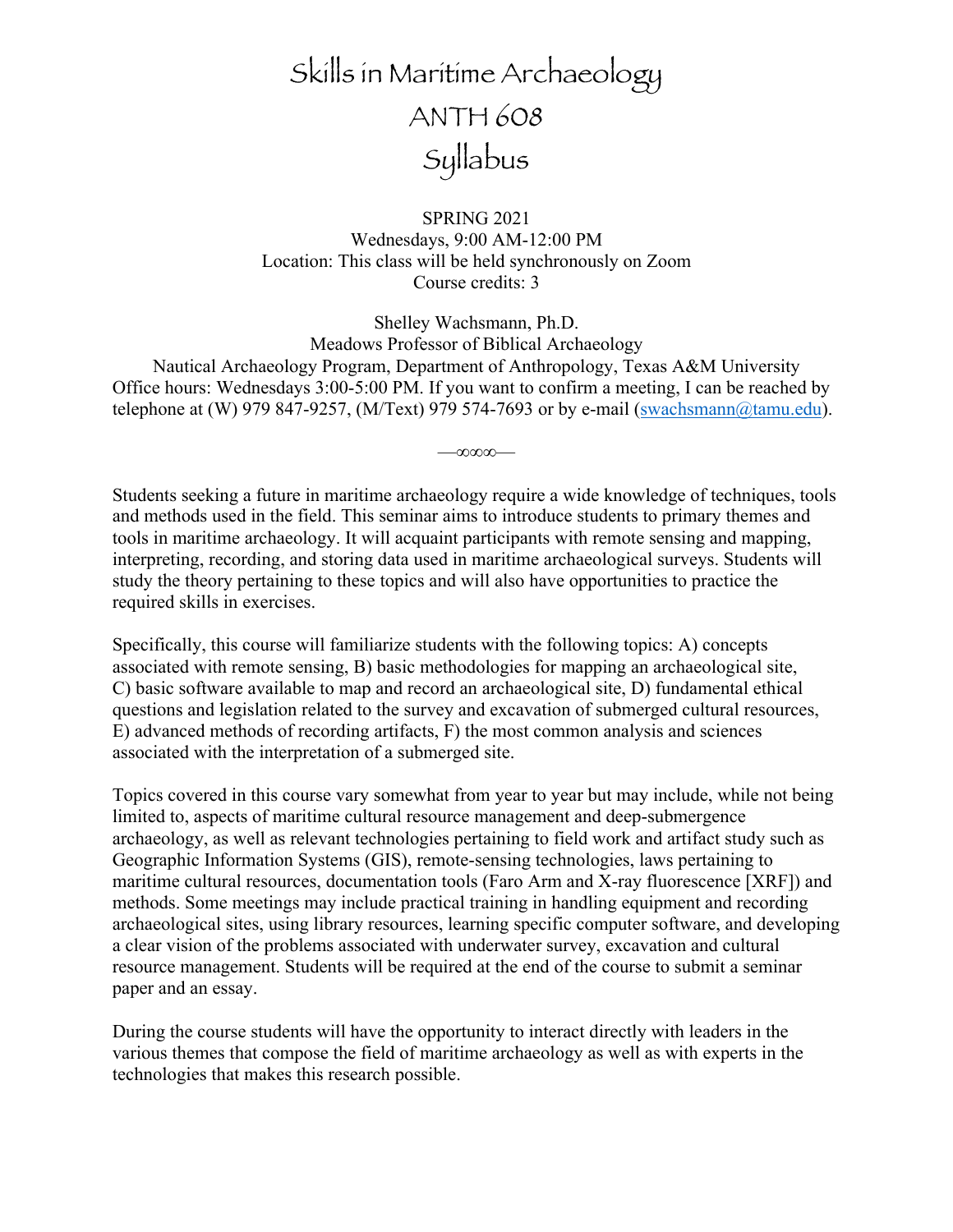## Zoom Meetings

—∞∞∞—

This course will be taught synchronously on Zoom. These are the details of the recurring Zoom Meeting:

URL: https://tamu.zoom.us/j/92261711198?pwd=dXZjdVBlemRMUHBCK2V5UkNkcmVpQT09 Meeting ID: 922 6171 1198 Passcode: 2f054t NB: Students must have their cameras turned on during class.

# System of Grading

Grades in this course will be based on your class participation (20 percent), on a seminar paper (60 percent) and an essay (20 percent). In those classes in which we will be having presentations by external experts I will expect you to have read the references and to display a clear knowledge of the subject matter. Letter grades assigned will follow the standard TAMU scale: 100-90 = **A**, 89-80 = **B**, 79-70 = **C**, 69-60 = **D**, 59 and below = **F**.

## Papers

*The research seminar paper.—*This paper, about 5,000 words/20 double-spaced pages, allows you to demonstrate your proficiency in one of the aspects of the course. The choice of a topic for your paper is yours and I am open to any and all reasonable proposals as long as they fit within the limits of the seminar: I recommend finding a topic in which you wish to develop an expertise or that you find of particular interest. The paper should be carefully researched, using primarily original sources and focused on a well-defined topic. Use *American Journal of Archaeology* (*AJA*) reference style: download a copy of the style instructions here (http://www.ajaonline.org/submissions). With the exception of books, almost all the readings required for this course are available on line on Canvas and/or at specified URLs (see below). I encourage you to meet with me regularly outside of class hours to ensure that you are keeping up with the material and remain on schedule to complete your course requirements.

*The essay.—*This paper, about 1,500 words/6 double-spaced pages, should be a thoughtful discussion of any aspect related to maritime archaeology. Essay topics may include, but are not limited to, for example, the significance of a particular shipwreck, aspects of maritime museum conservancy, technological issues, etc. Note that your seminar paper and proposal cannot deal with the same topic.

*Topic selection and abstract.—*As topic selection can be a difficult process, and lead to procrastination, I encourage you to look over the material that we will cover and select a topic early in the semester. Please drop by to discuss your topic ideas with me. To help you in selecting topics so that you will have time to work on them I require that you submit to me 250 word abstracts together with a preliminary bibliography for both the seminar paper and the essay (two abstracts) no later than our *third* meeting (Wednesday, February 3rd). *Remember, deadlines*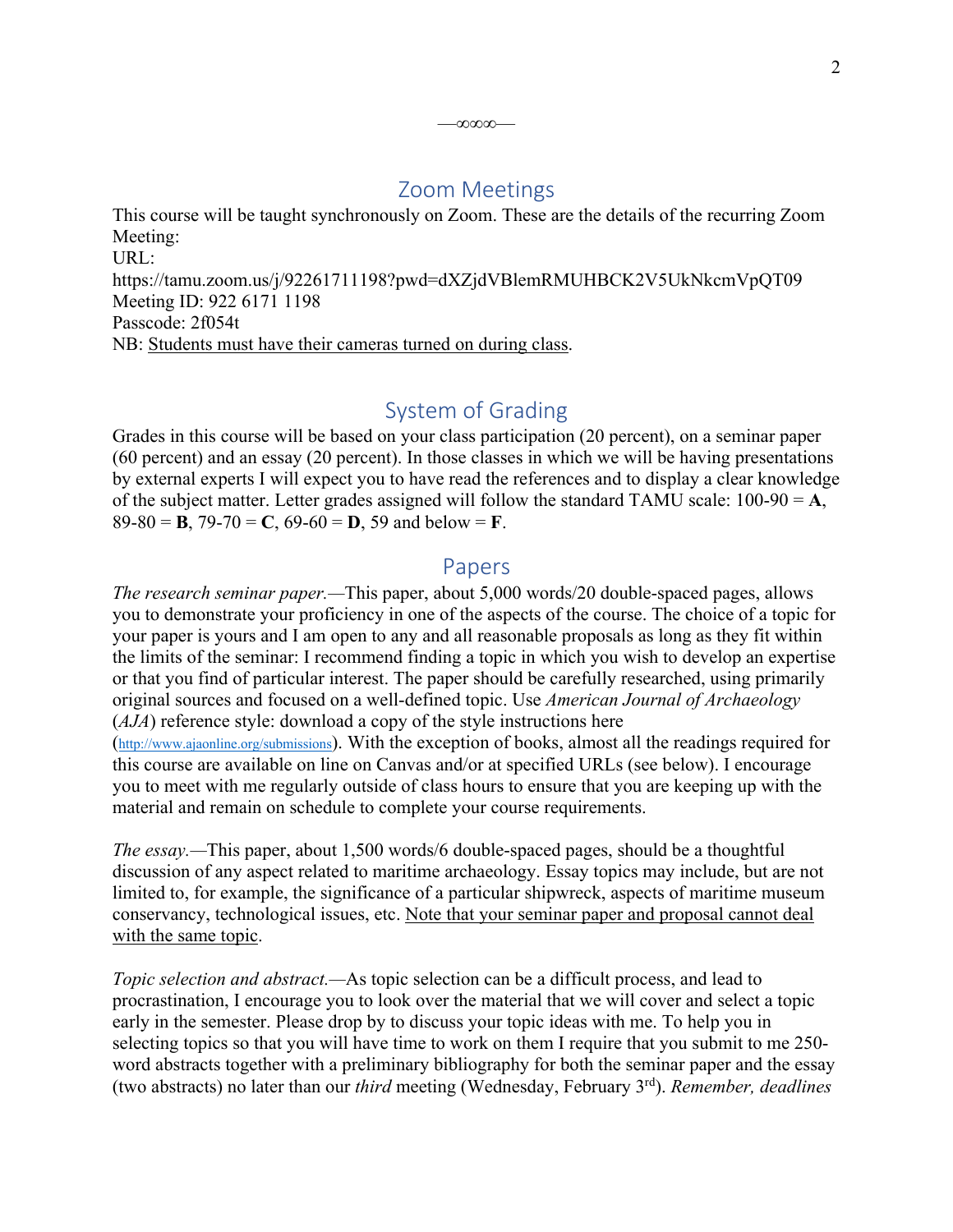*are our friends.* Note that these abstracts should be statements of intent that describe the topics and explain why they are important.

*Due date.*—Seminar papers and essays are due in my mailbox no later than 5 PM on the last day of class (Wednesday, April 28<sup>th</sup>). Late submissions will automatically be docked a letter grade. (If both papers are late, only one letter grade will be docked.) Given human nature, I highly recommend that you aim to submit your seminar paper and proposal a week or two prior to the deadline.

—∞∞∞—

## Attendance Policy

The university views class attendance and participation as an individual student responsibility. Students are expected to attend class and to complete all assignments.

Please refer to Student Rule 7 (https://student-rules.tamu.edu/rule07/) in its entirety for information about excused absences, including definitions, and related documentation and timelines.

## Makeup Work Policy

Students will be excused from attending class on the day of a graded activity or when attendance contributes to a student's grade for the reaons stated in Student Rule 7, or other reason deemed appropriate by the instructor.

Please refer to Student Rule 7 (https://student-rules.tamu.edu/rule07/) in its entirety for information about makeup work, including definitions, and related documentation and timelines.

Absences related to Title IX of the Education Amendments of 1972 may necessitate a period of more than 30 days for make-up work, and the timeframe for make-up work should be agreed upon by the student and instructor" (Student Rule 7, Section 7.4.1).

"The instructor is under no obligation to provide an opportunity for the student to make up work missed because of an unexcused absence" (Student Rule 7, Section 7.4.2).

Students who request an excused absence are expected to uphold the Aggie Honor Code and Student Conduct Code. See Student Rule 24.)( https://student-rules.tamu.edu/rule24/).

# The Americans with Disabilities Act (ADA)

Texas A&M University is committed to providing equitable access to learning opportunities for all students. If you experience barriers to your education due to a disability or think you may have a disability, please contact Disability Resources in the Student Services Building or at (979) 845-1637 or visit http://disability.tamu.edu. Disabilities may include, but are not limited to attentional, learning, mental health, sensory, physical, or chronic health conditions. All students are encouraged to discuss their disability related needs with Disability Resources and their instructors as soon as possible.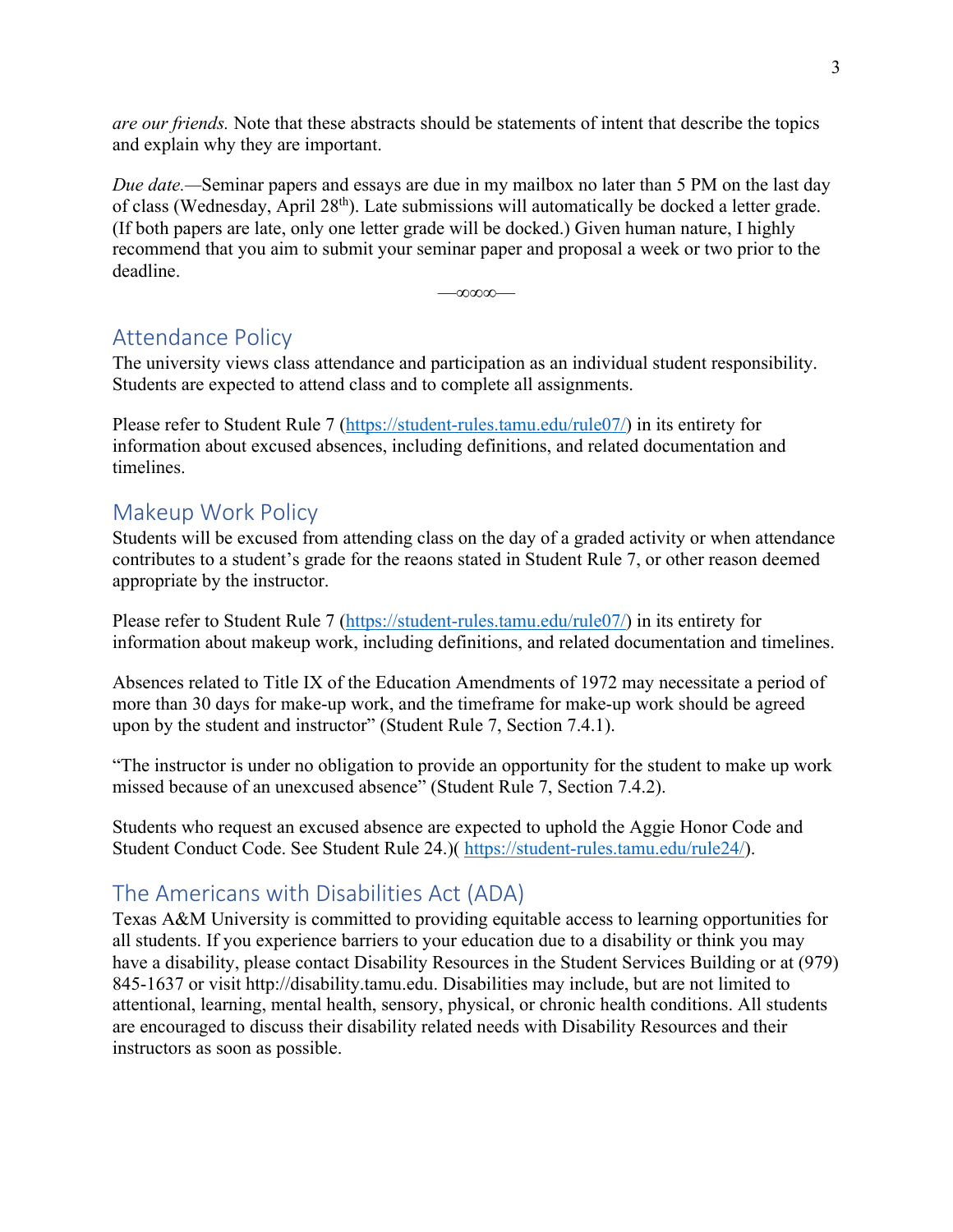# Title IX and statement on Limits to Confidentiality

Texas A&M University is committed to fostering a learning environment that is safe and productive for all. University policies and federal and state laws prohibit gender-based discrimination and sexual harassment, including sexual assault, sexual exploitation, domestic violence, dating violence, and stalking.

With the exception of some medical and mental health providers, all university employees (including full and part-time faculty, staff, paid graduate assistants, student workers, etc.) are Mandatory Reporters and must report to the Title IX Office if the employee experiences, observes, or becomes aware of an incident that meets the following conditions (see University Rule 08.01.01.M1):

• The incident is reasonably believed to be discrimination or harassment.

•The incident is alleged to have been committed by or against a person who, at the time of the incident, was (1) a student enrolled at the University or (2) an employee of the University.

Mandatory Reporters must file a report regardless of how the information comes to their attention—including but not limited to face-to-face conversations, a written class assignment or paper, class discussion, email, text, or social media post. Although Mandatory Reporters must file a report, in most instances, a person who is subjected to the alleged conduct will be able to control how the report is handled, including whether or not to pursue a formal investigation. The University's goal is to make sure you are aware of the range of options available to you and to ensure access to the resources you need.

Students wishing to discuss concerns in a confidential setting are encouraged to make an appointment with Counseling and Psychological Services (CAPS) (https://caps.tamu.edu).

Students can learn more about filing a report, accessing supportive resources, and navigating the Title IX investigation and resolution process on the University's Title IX webpage (https://titleix.tamu.edu).

# Statement on Mental Health and Wellness

Texas A&M University recognizes that mental health and wellness are critical factors that influence a students's academic success and overall wellbeing Students are encouraged to engage in healthy self-care by utilizing the resources and services available from Counseling  $\&$ Psychological Services (CAPS). Students who need someone to talk to can call the TAMU Helpline (979-845-2700) from 4:00 p.m. to 8:00 a.m. weekdays and 24 hours on weekends. 24 hour emergency help is also available through the National Suicide Prevention Hotline (800-273- 8255) or at https://suicidepreventionlifeline.org.

# Academic Integrity

*An Aggie does not lie, cheat or steal, or tolerate those who do.*

Texas A&M University students are responsible for authenticating all work submitted to an instructor. If asked, students must be able to produce proof that the item submitted is indeed the work of that student. Students must keep appropriate records at all times. The inability to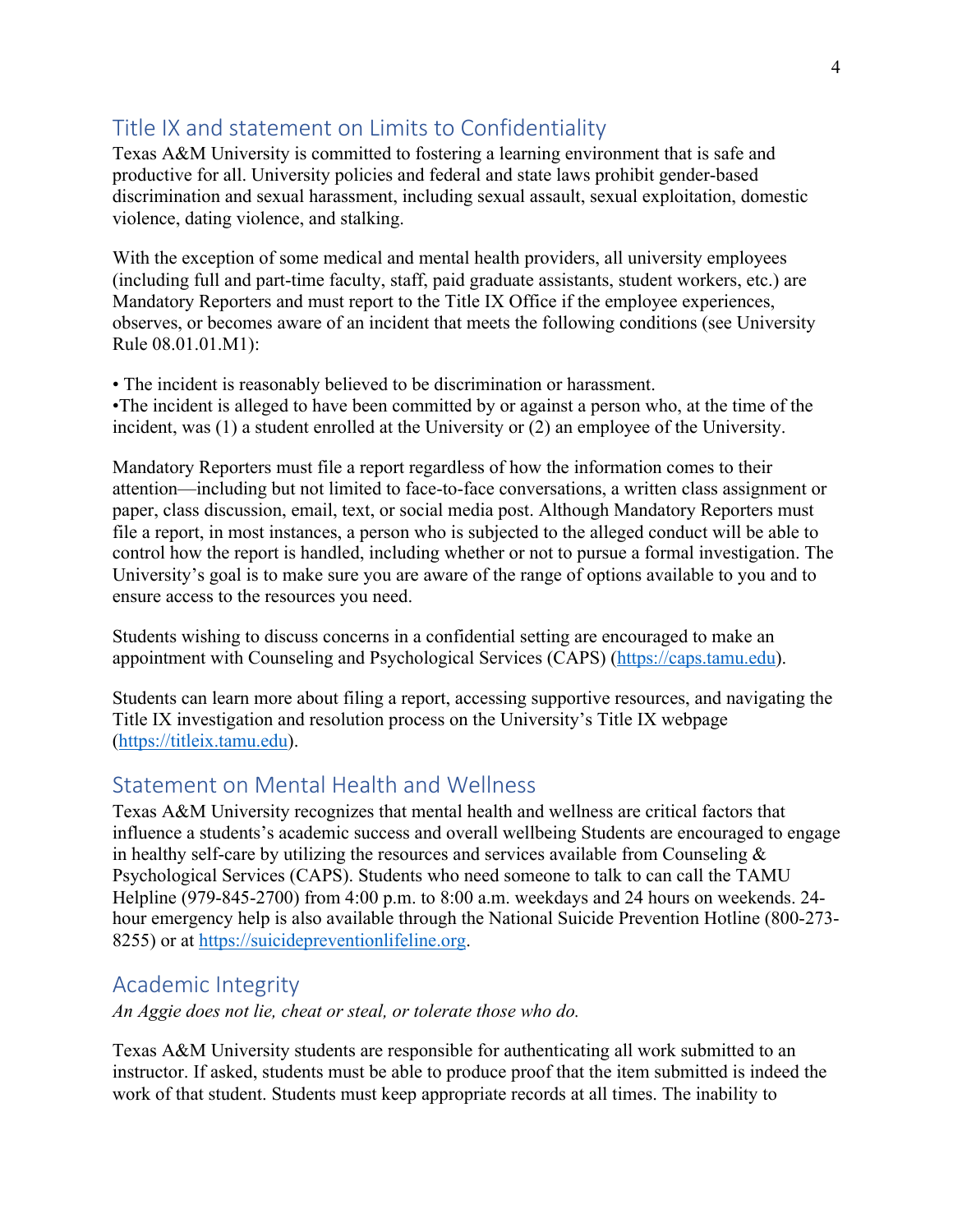authenticate one's work, should the instructor request it, may be sufficient grounds to initiate an academic misconduct case" (Section 20.1.2.3, Student Rule 20).

For more information regarding academic integrity, please visit the Honor Council Rules and Procedures on the web: http://aggiehonor.tamu.edu).

# Statement on Diversity

Respect for cultural and human biological diversity are core concepts of Anthropology. Anthropological research provides perspectives and data that can be used to examine many current social issues that may be appropriate to discuss in this class. Students and faculty should expect to both defend and critique diverse points of view in a respectful manner. Please respect the different experiences, beliefs and values expressed by your fellow students and instructor, and refrain from derogatory comments about other individuals, cultures, groups, or viewpoints. There is no justification for discrimination or hateful speech or behavior in any form. The Anthropology Department supports the Texas A&M University commitment to Diversity, and welcomes individuals regardless of age, background, citizenship, disability, education, ethnicity, family status, gender, gender identity, geographical location, language, military experience, political view, race, religion, sexual orientation, socioeconomic status, and work experience (See http://diversity.tamu.edu/).

# Campus Safety Measures

To promote public safety and protect students, faculty, and staff during the coronavirus pandemic, Texas A&M University has adopted policies and practices for the Spring 2021 academic term to limit virus transmission. Students must observe the following practices while participating in face-to-face courses and course-related activities (office hours, help sessions, transitioning to and between classes, study spaces, academic services, etc.):

- Self-monitoring—Students should follow CDC recommendations for self-monitoring. **Students who have a fever or exhibit symptoms of COVID-19 should participate in class remotely if that option is available, and should not participate in face-to-face instruction.**
- Face Coverings—Face coverings (cloth face covering, surgical mask, etc.) must be properly worn in all non-private spaces including classrooms, teaching laboratories, common spaces such as lobbies and hallways, public study spaces, libraries, academic resource and support offices, and outdoor spaces where 6 feet of physical distancing is difficult to reliably maintain. Description of face coverings and additional guidance are provided in the Face Covering policy and Frequently Asked Questions (FAQ) available on the Provost website.
- Physical Distancing—Physical distancing must be maintained between students, instructors, and others in course and course-related activities.
- Classroom Ingress/Egress—Students must follow marked pathways for entering and exiting classrooms and other teaching spaces. Leave classrooms promptly after course activities have concluded. Do not congregate in hallways and maintain 6-foot physical distancing when waiting to enter classrooms and other instructional spaces.
- To attend a face-to-face class, students must properly wear an approved face covering If a student refuses to wear a face covering, the instructor should ask the student to leave and join the class remotely. If the student does not leave the class, the faculty member should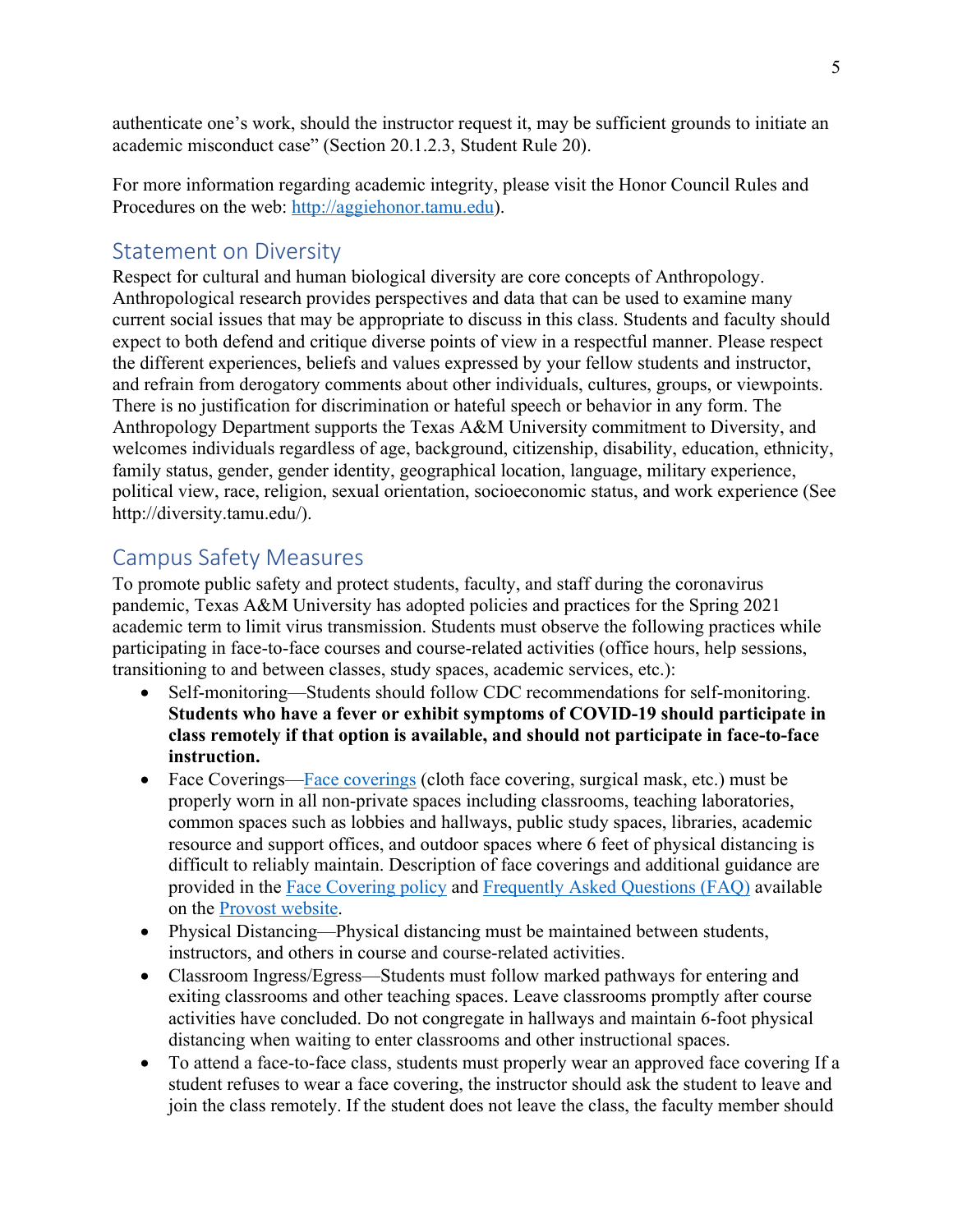report that student to the Student Conduct office for sanctions. Additionally, the faculty member may choose to teach that day's class remotely for all students, or dismiss the class in the case of a traditional face to face lecture.

## Personal Illness and Quarantine

Students required to quarantine must participate in courses and course-related activities remotely, if that option is available, and must not attend face-to-face course activities. Students should notify their instructors of the quarantine requirement. Students under quarantine are expected to participate in courses and complete graded work unless they have symptoms that are too severe to participate in course activities.

Students experiencing personal injury or Illness that is too severe for the student to attend class qualify for an excused absence (See Student Rule 7, Section 7.2.2.) To receive an excused absence, students must comply with the documentation and notification guidelines outlined in Student Rule 7.

—∞∞∞—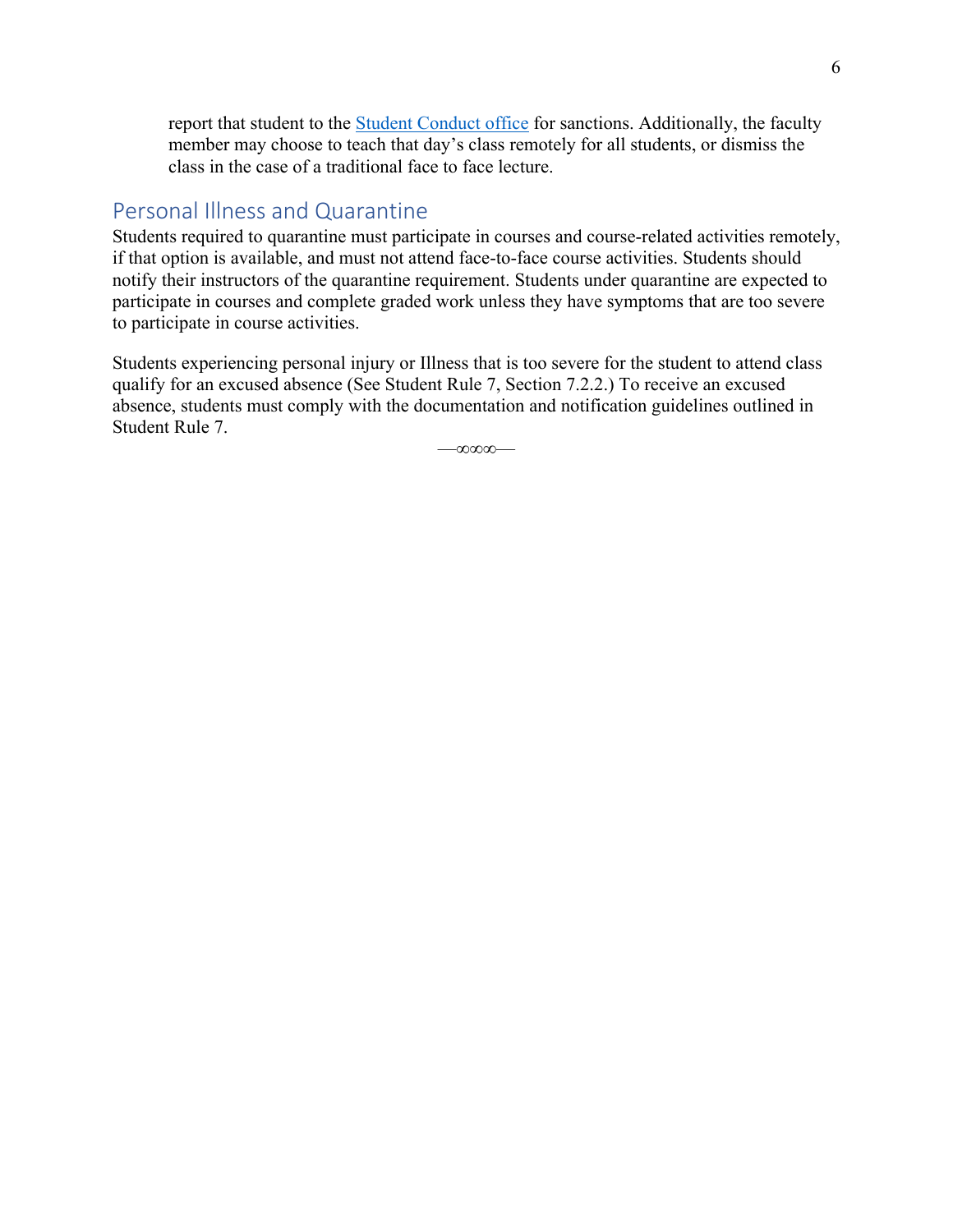## ANTH 608 SCHEDULE SP 2021

- 1) January  $20^{th}$  Introduction
- 2) January  $27^{th}$  Dr. Chris Dostal: Overview of 3D Digitization Techniques
- 3) February  $3^{rd}$  Ms. Amy Borgens: On Being a State Nautical Archaeologist: The Skill Set?
- 4) February  $10^{th}$  Dr. Robert Walker: The Fun of Fundraising
- 5) February  $17<sup>th</sup>$  Mr. Jeff Morris: Introduction to Side-Scan Sonar and Magnetometers, Principals and Interpretation
- 6) February  $24^{th}$  $\triangleright$  Mr. JB Pelletier: Workshop: Hands on (Zoom) with Side-Scan Sonar, Magnetometers and Hypack
- 7) March  $3^{rd}$  Dr. Douglas Inglis: From Dirt to Digital Museum: 3D Archaeology Workflows and Troubleshooting, by Land, Sea, and Air
- 8) March  $10^{th}$  Ms. Sierra Laddusaw: Sailing the Maritime Library
- 9) March  $17<sup>th</sup>$  Dr. Amanda Evans: Project Planning & Data Interpretation
- 10) March  $24^{th}$  $>$  Ms. Kim Faulk: Digital Interpretation Packages and Procedures
- 11)  $\triangleright$  March 31<sup>st</sup> $\triangleright$  Dr. Isabel Rivera-Collazo: Community Engagement in Coastal Settings & the Use of Maritime Heritage in Support of Climate Action
- 12) April  $7<sup>th</sup>$  Dr. Dana Yoerger: Deep Submergence Archaeology: The Final Frontier
- 13) April  $14^{th}$ Mr. Ole Varmer: Underwater Cultural Heritage Law 101: An Overview of International and U.S. Law

—∞∞∞—

14) April  $21^{st}$  Students present their papers

7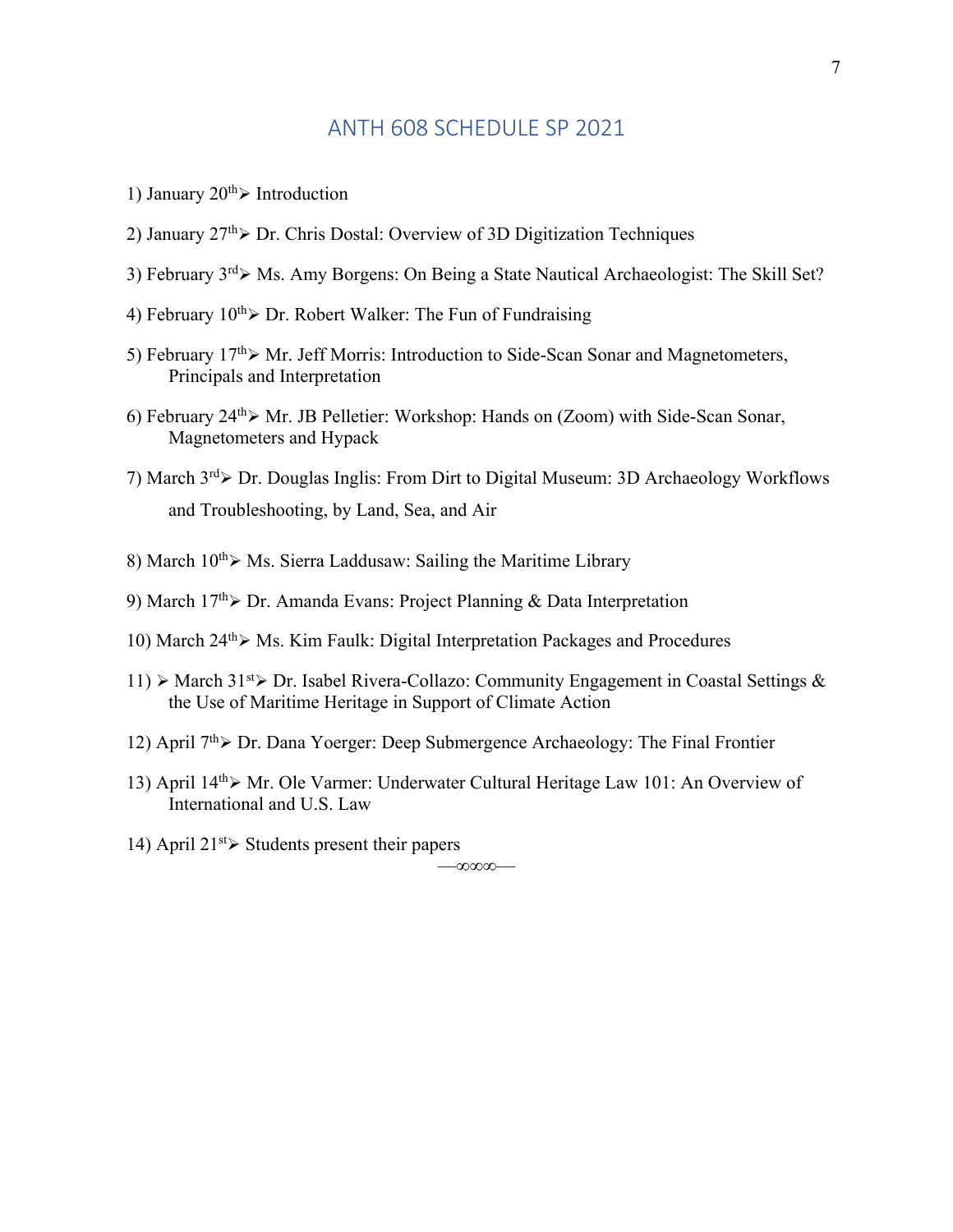## READINGS FOR CLASS MEETINGS

There is no specific textbook for this course: in the place of a textbook, we will use the following materials:

#### **Week 1**Ø **Introduction**

*The Chicago Manual of Style.* Fourteenth Edition, Revised and Expanded. Chicago. 1993. Flesch, R.F., 1949. *The Art of Readable Writing.* New York. Hacker, D., 1988. *Rules for Writers: A Concise Handbook.* New York. Hodder, I., 1989. Writing Archaeology: Site Reports in Context. *Antiquity* 63: 268-274. Provost, G., 1990. *Make Your Words Work.* Cincinnati. Strunk, W., Jr. and E.B. White, 1979. *The Elements of Style.* Third Edition. London. Tichy, H. J., 1988. *Effective Writing for Engineers \* Managers \* Scientists.* Second Edition. New York, John Wiley & Sons, Inc.

*Reflections on Writing*

Orwell's Law of Language:<sup>1</sup> "The great enemy of clear language is insincerity. When there is a gap between one's real and one's declared aims, one turns as it were instinctively to long words and exhausted idioms, like a cuttlefish squirting out ink..."

Orwell suggested six rules to improve one's writing: Never use a metaphor, simile or other figure of speech, which you are used to seeing in print.

- Never use a long word where a short one will do.
- If it is possible to cut a word out, always cut it out.
- Never use the passive where you can use the active.

•Never use a foreign phrase, a scientific word, or a jargon word if you can think of an everyday English equivalent.

• Break any of these rules sooner than say anything outright barbarous.

∞∞∞

#### **Week 2**Ø **Dr. Chris Dostal: Overview of 3D Digitization Techniques**

- Aimers, J. J., D. J. Farthing and A. N. Shugar, 2011. Handheld XRF Analysis of Maya Ceramics: A Pilot Study Presenting Issues Related to Quantification and Calibration. In *Studies on Archaeological Sciences: Handheld XRF for Art and Archaeology.* A. N. Shugar and J. Mass, eds. Leuven, Leuven University Press**:** 423-448.
- Allen, P., S. Feiner, A. Troccoli*, et al.*, 2004. Seeing into the Past: Creating a 3D Modeling Pipeline for Archaeological Visualization. In *Proceedings of the 2nd International Symposium on 3D Data Processing, Visualization, and Transmission (6-9 September, 2004, Thessaloniki, Greece).* J. Aloimonos, ed. Los Alamitos, CA, IEEE Computer Society.

<sup>1</sup> H. Rawson, 1997. *Unwritten Laws: The Unofficial Rules of Life as Handed Down by Murphy and Other Sages.* New York: 174-175.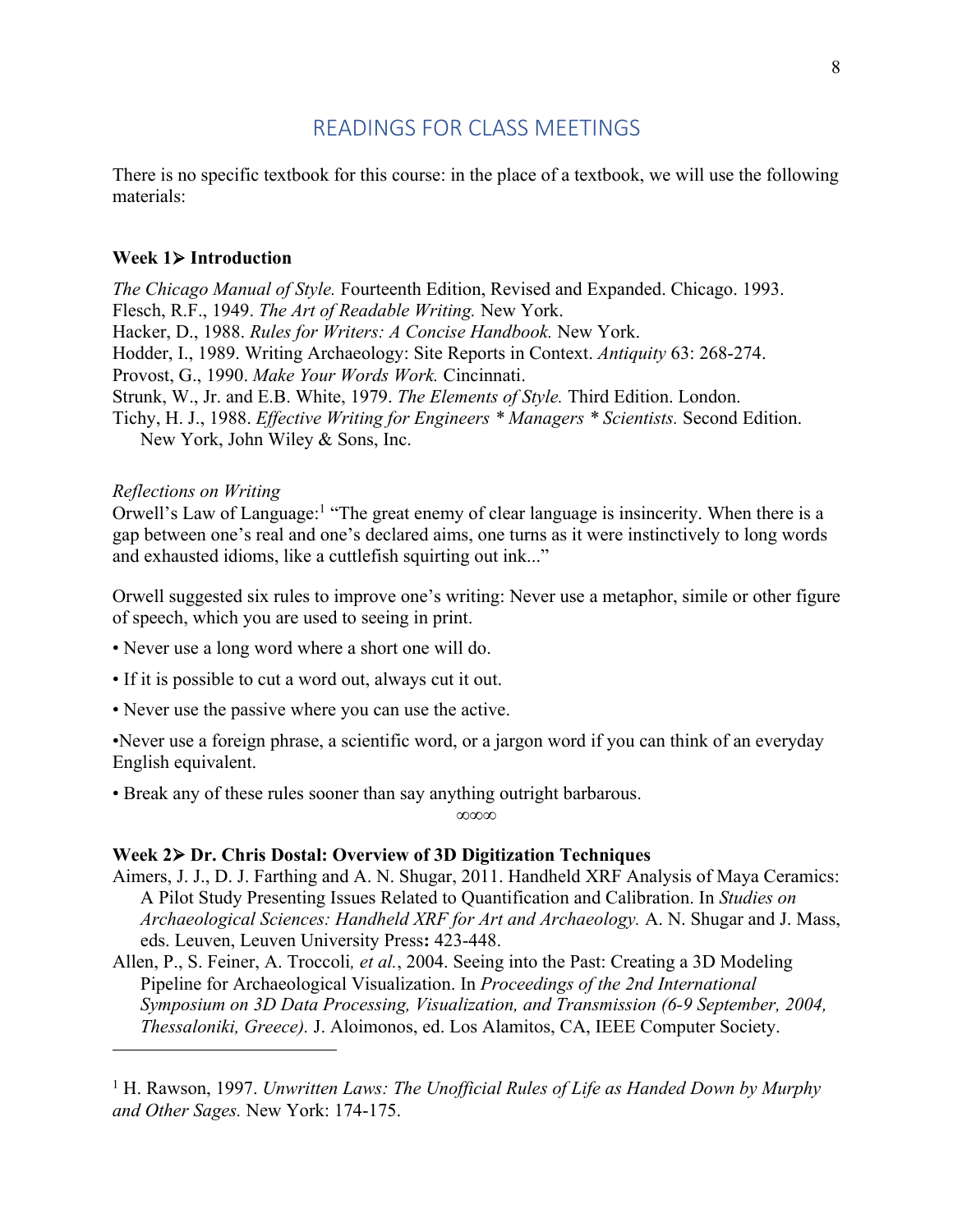- Artioli, G., 2009. Spectroscopy between Physics and Chemistry. In *Scientific Methods and Cultural Heritage: An Introduction to the Application of Materials Science to Achaeometry and Conservation Science.* G. Artioli, ed. Oxford, Oxford University Press**:** 28-37.
- Boehler, W. and A. Marbs, 2004. 3D Scanning and Photogrammetry for Heritage Recording: A Comparison. In *Geoinformatics 2004 (Proceedings of the 12th International Conference on Geoinformatics − Geospatial Information Research: Bridging the Pacific and Atlantic (University of Gävle, Sweden, 7-9 June 2004).* 291-298.
- Drap, P., J. Seinturier, B. Hijazi*, et al.*, 2015. The ROV 3D Project: Deep-Sea Underwater Survey Using Photogrammetry: Applications for Underwater Archaeology. *ACM Journal on Computing and Cultural Heritage* 8(21): 21:1-24.
- Ferguson, J. R., 2012. X-Ray Fluorescence of Obsidian: Approaches to Calibration and the Analysis of Small Samples. In *Studies on Archaeological Sciences: Handheld XRF for Art and Archaeology.* A. N. Shugar and J. Mass, eds. Leuven, Leuven University Press**:** 401-422.
- McCarthy, J., 2014. Multi-Image Photogrammetry as a Practical Tool for Cultural Heritage Survey and Community Engagement. *Journal of Archaeological Science* 43:175-185.
- Moens, L., A. von Bohlen and P. Vandenabeele, 2000. X-Ray Fluorescence. In *Modern Analytical Methods in Art and Archaeology.* E. Ciliberto and S. Guiseppe, eds. New York, John Wiley & Sons**:** 55-79.
- Rajapakse, R. P. C. J., Y. Tokuyama and R. Somadeva, 2011. Virtual Reconstruction and Visualization of Pre and Proto Historic Landscapes in Sri Lanka. In *The Proceedings of the 2011 International Conference on Biometrics and Kansei Engineering, IEEE.***:** 198-203.

#### **Week 3**Ø **Dr. Amy Borgens: On Being a State Nautical Archaeologist: The Skill Set**

Cho, H., 2014. The Challenges and Needs of Museums in Safeguarding Underwater Cultural Heritage. *Museum Management and Curatorship* 29(5): 429-444.

#### **Weeks 4**Ø **Dr. Robert Bob Walker: The Fun of Fundraising**

Walker, R. L., 2015. Footprints in Aggieland. College Station, Texas A&M University Press: 115-124 (On Fundraising).

#### **Week 5**Ø **Mr. Jeffrey Morris: Side-Scan Sonar, Principals and Interpretation**

Fish, J. P. and H. A. Carr, 1990. *Sound Underwater Images: A Guide to the Generation and Interpretation of Side Scan Sonar Data.* Orleans, EG&G Marine Instruments. Mazel, C., 1985. *Side Scan Sonar Record Interpretation.* Klein and Associates, Salem, NH.

#### **Week 6**Ø **Mr. JB Pelletier: Workshop: Hands on (Zoom) with Side-Scan Sonar, Magnetometers and Hypack**

(NB. Links are also available under "Readings" on the course's eCampus website.)

1) Understanding Coordinate Systems and Projections for ArcGIS - YouTube (https://www.youtube.com/watch?v=-2z\_WP7N7to)

2) HYPACK 2020: Intro to Surveying and HYPACK - YouTube (https://www.youtube.com/watch?v=Yk9QRJzBuVQ&t=3723s)

3) HYPACK 2020: Single Beam Survey - YouTube (https://www.youtube.com/watch?v=FwMdfzdfK9I)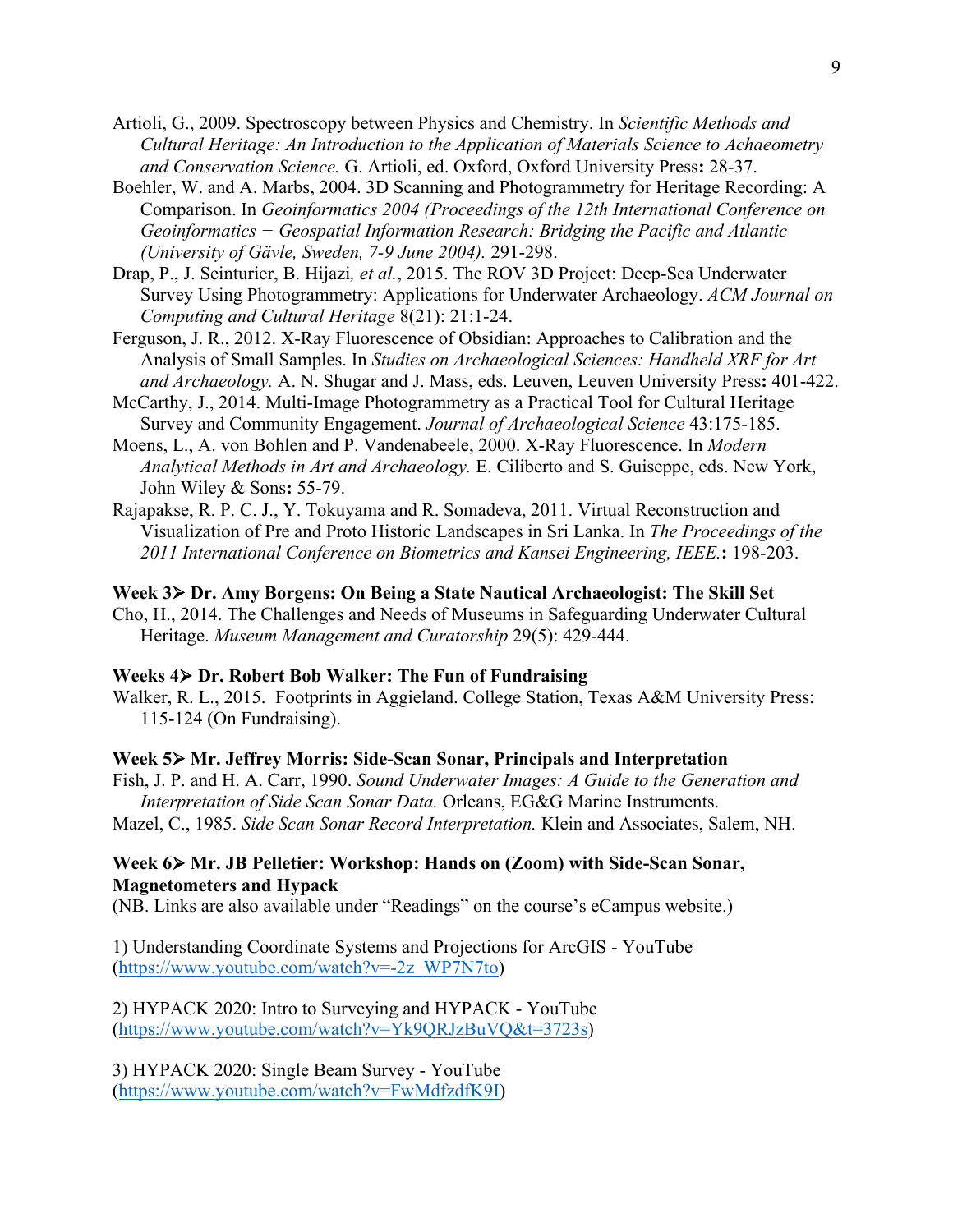4) New HYPACK Hardware Setup and Side Scan Survey Signal Tips – YouTube (https://www.youtube.com/watch?v=ySk0iuBCXnA)

5) HYPACK Side Scan Mosaicing - YouTube (https://www.youtube.com/watch?v=STusiXjky8U)

6) HYPACK: Marine Search: Post-Processed Mosaics - YouTube (https://www.youtube.com/watch?v=mIW-7GdAuG8)

WRPLOT VIEW software (free):

Lakes Environmental | WRPLOT View [free] - Wind Rose Plots for Meteorological Data (weblakes.com) (https://www.weblakes.com/products/wrplot/index.html)

1) WRPLOT View (Windrose Plotting Software) - YouTube (https://www.youtube.com/watch?v=yQij7LrwnZk)

2) How to make a wind rose in excel - YouTube (https://www.youtube.com/watch?v=goLqJp2g87c)

#### **Week 7**Ø **Dr. Douglas Inglis: From Dirt to Digital Museum: 3D Archaeology Workflows and Troubleshooting, by Land, Sea, and Air**

- McCarthy, J., J. Benjamin, T. Winton*, et al.*, 2019. The Rise of 3D in Maritime Archaeology. In *3D Recording and Interpretation for Maritime Archaeology.* J. McCarthy, J. Benjamin, T. Winton and W. van Duivenvoorde, eds. (Electronic), Springer International Publishing**:** 1-10.
- Sapirstein, P. and S. Murray, 2017. Establishing Best Practices for Photogrammetric Recording During Archaeological Fieldwork. *Journal of Field Archaeology* 42(4): 337-350.

#### **Weeks 8**Ø **Ms. Sierra Laddusaw: Sailing the Maritime Library**

- Blouin, F. X., Jr., 2010. Thoughts on Special Collections and Our Research Communities. *RBM: A Journal of Rare Books, Manuscripts, & Cultural Heritage* 11(1): 23-31.
- Iorga, A., 2019. Archives as Ruins: Means of Understanding the Future in an Era of Wrecks. *Martor* 11(1): 43-54.

#### **Week 9**Ø **Dr. Amanda Evans: Project Planning & Data Interpretation** TBD

#### **Week 10**Ø **Ms. Kim Faulk: Digital Interpretation Packages and Procedures**

- Baeye, M., R. Quinn, S. Deleu*, et al.*, 2016. Detection of Shipwreck in Ocean Colour Satellite Imagery. *Journal of Archaeological Science* 66: 1-6.
- Carrier, B. M., A. Pulkkinen and M. Heinz, 2016. Recognizing Geomagnetic Storms in Marine Magnetometer Data: Toward Improved Archaeological Resource Identification Practices. *Science and Technology of Archaeological Research* 2(1): 1-14.
- Bingham, B., B. Foley, H. Singh*, et al.*, 2010. Robotic Tools for Deep Water Archaeology: Surveying an Ancient Shipwreck with an Autonomous Underwater Vehicle. *Journal of Field Robotics* 27(6): 702-717.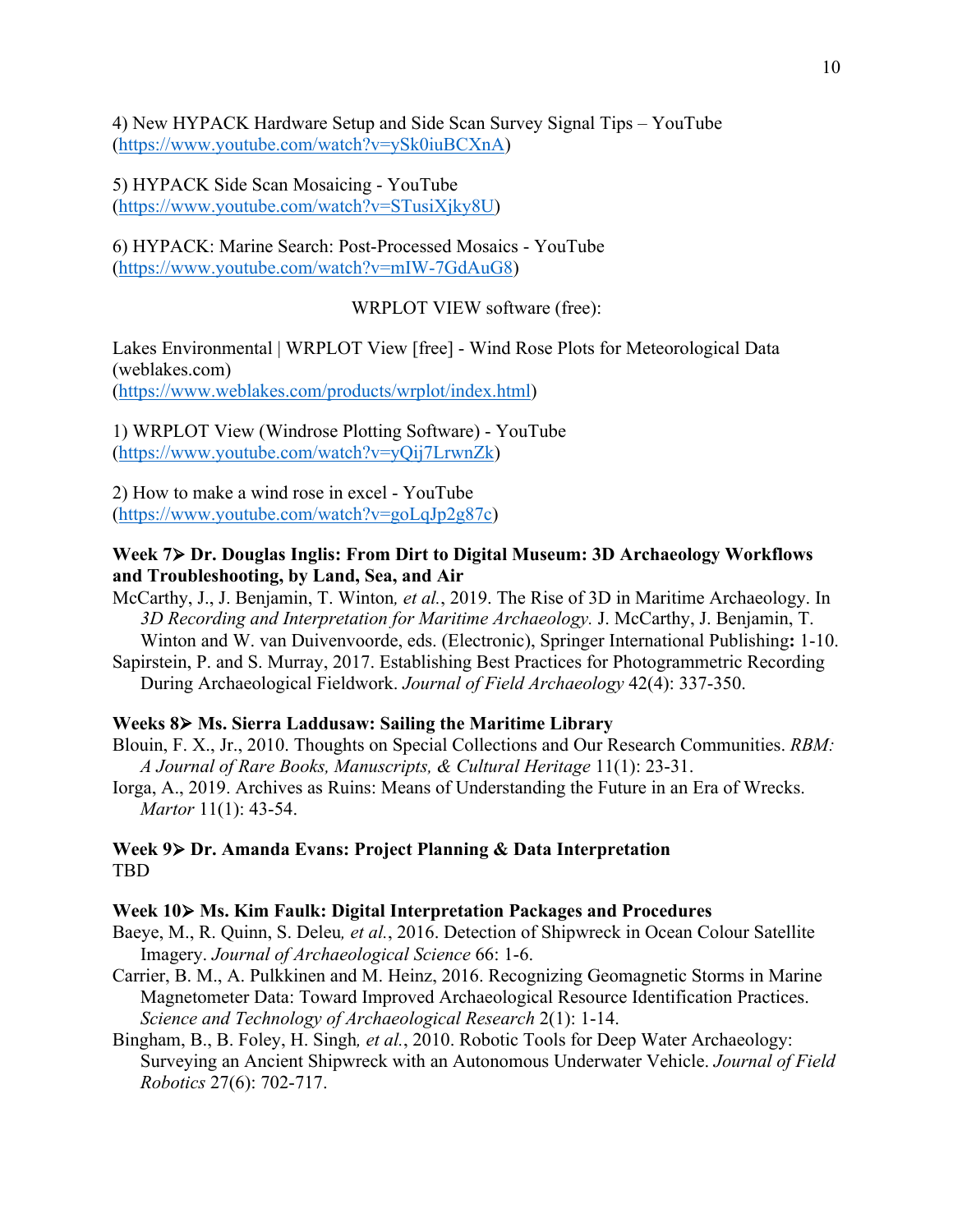Warren, D. J., C.-W. Wu, R. Church*, et al.*, 2010. Utilization of Multibeam Bathymetry and Backscatter for Documenting and Planning Detailed Investigations of Deepwater Archaeological Sites. In *OTC-20853-MS, Offshore Technology Conference (Houston, Texas, USA 3-6 MAY 2010):* 1-8.

#### **Week 11**Ø **Dr. Isabel Rivera-Collazo: Community Engagement in Coastal Settings & the Use of Maritime Heritage in Support of Climate Action**

Boger, R., S. Perdikaris and I. Rivera-Collazo, 2019. Cultural Heritage and Local Ecological Knowledge Under Threat: Two Caribbean Examples from Barbuda and Puerto Rico. *Journal of Anthropology and Archaeology* 7(2): 1-14.

Rivera-Collazo, I., 2018. Grassroots Activism and Catastrophes: The Case of Cultural Heritage and Hurricane Maria in Puerto Rico. *The SAA Archaeological Record* (January): 21-24.

Rivera-Collazo, I., 2019. Severe Weather and the Reliability of Desk-Based Vulnerability Assessments: The Impact of Hurricane Maria to Puerto Rico's Coastal Archaeology. *Journal of Island and Coastal Archaeology* 15(2): 244-263.

Rivera-Collazo, I., C. Rodríguez-Franco, J. J. Garay-Vázquez*, et al.*, 2020. Towards a Definition and Practice of Communal Archaeology: Ethics, Informal Learning, and Citizen Science in the Practice of Indigenous Archaeology. *Journal of Community Archaeology & Heritage* 7(2): 120- 134.

Stewart, T. J., 2019-2020. The Threat of Climate Change. *American Archaeology* (Winter 2019- 2020): 19-25.

#### **Week 12**Ø **Dr. Dana Yoerger: Deep Submergence Archaeology: The Final Frontier**

Wachsmann, S., 2011. Deep-Submergence Archaeology. In *The Oxford Handbook of Maritime Archaeology.* A. Catsambis, B. Ford and D. Hamilton, eds. Oxford University Press, New York: 202-231.

#### **Week 13**Ø **Mr. Ole Varmer: Underwater Cultural Heritage Law 101: An Overview of International and U.S. Law**

Varmer, O., 2014. *Underwater Cultural Heritage Law Study.* OCS Study BOEM 2014-005. Herndon, VA, U.S. Department of the Interior Bureau of Ocean Energy Management.

**Week 14**Ø **N/A (Students present their papers)**

—∞∞∞—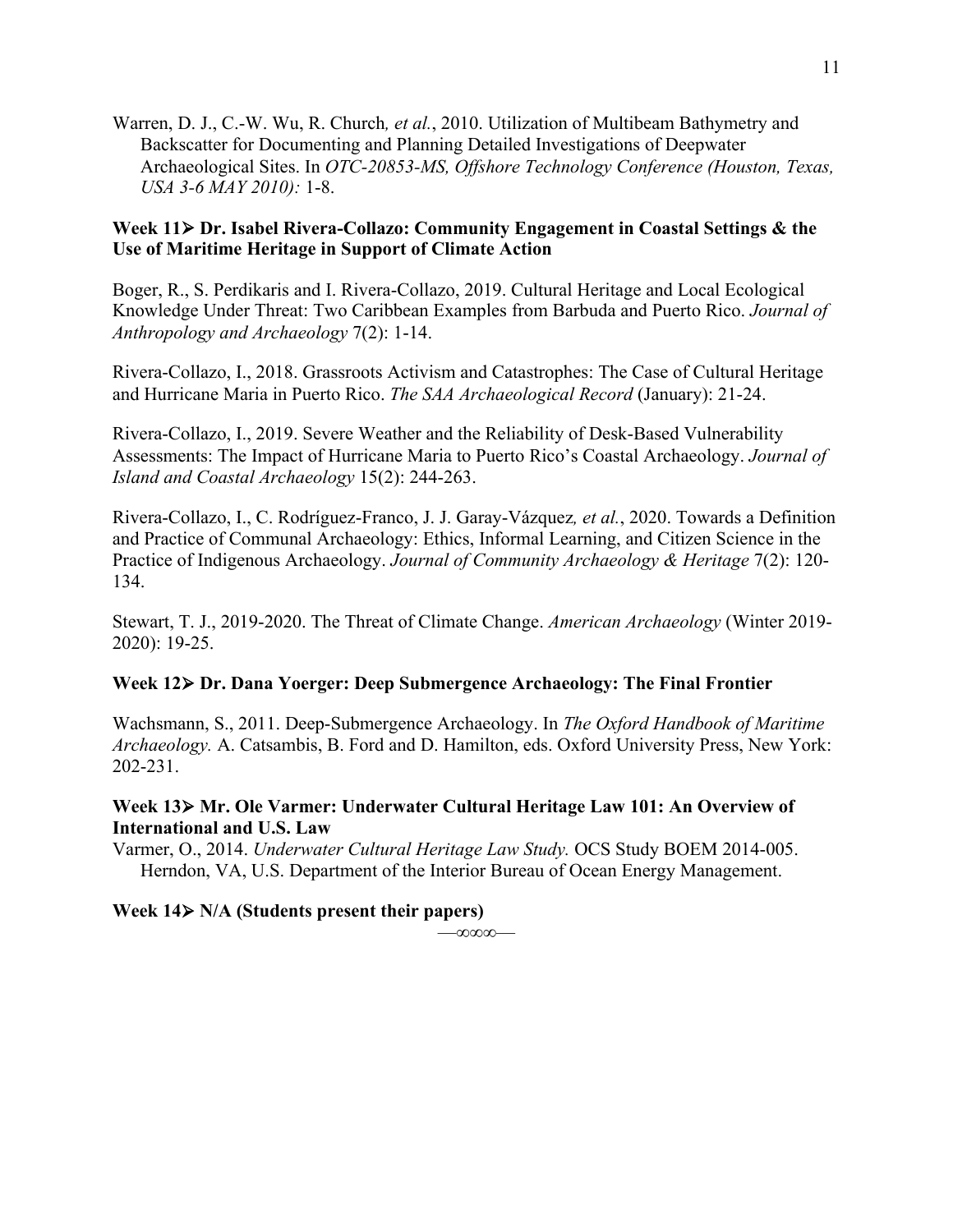# ADDITIONAL READINGS

#### **Geographic Information Systems (GIS) (Compiled by Dr. Cecilia Smith)**

*General* Getting Started with GIS http://training.esri.com/gateway/index.cfm?fa=catalog.webCourseDetail&courseid=2500 The Geospatial Revolution http://geospatialrevolution.psu.edu/trailer.php ORBIS, the Stanford Geospatial Network Model of the Roman World http://orbis.stanford.edu/

#### *GIS in Maritime Archaeology*

*(\* =* Recommended references for getting started with GIS)

Bampton, M., 1993. Coastal Management Planning in Maine: Geoarchaeology in Service of Society. In *Abstracts: 1993 AAG Annual Meeting*, Atlanta, Georgia Association of American Geographers (AAG), 1993: 11.

- Beitzel, B.J., 2007. Joint Nautical Ventures on the Mediterranean Sea by Tyrian Phoenicians and Early Israelites. In *The Association of American Geographers 2007 Annual Meeting* (San Francisco, California Association of American Geographers [AAG], 2007): 17-21.
- Breen, C. and W. Forsythe, 2001. Management and Protection of the Maritime Cultural Resource in Ireland." *Coastal Management* 1: 41-51.

Breen, C., R. Quinn, and W. Forsythe, 2007. A Preliminary Analysis of Historic Shipwrecks in Northern Ireland. *Historical Archaeology* 3: 4-8.

\*Breman, J., 2003. Marine archaeology goes underwater with GIS. *Journal of GIS in Archaeology* 1: 23-32.

Broodbank, C., 1993. Ulysses without Sails: Trade, Distance, Knowledge and Power in the Early Cyclades. *World Archaeology* 3: 315-31.

Brown, A. G., Davis, F., Dinnin, Y. and D. Walling, 2004. Late Holocene Biodiversity, Baseline Conditions and Floodplain Rehabilitation. *The 30th Congress of the International Geographical Union*, August 2004.

Callaghan, R., and C. Scarre, 2009. Simulating the Western Seaways. *Oxford Journal of Archaeology* 4: 357–72.

Ford, B., 2007. Down by the Water's Edge: Modeling Shipyard Locations in Maryland, USA. *International Journal of Nautical Archaeology* 1: 125–37.

Ford, B. 2011. Coastal Archaeology. In *The Oxford Handbook of Maritime Archaeology.* A. Catsambis, B. Ford and D. Hamilton, eds. Oxford University Press, New York: 763-785.

Green, D. 2010. *Geoarchaeology of Prehispanic Agricultural Landscapes in the Bais-Tanjay Basin Negros, Oriental*. Illinois, University of Illinois at Chicago.

Green, D.R., 1995. Preserving a Fragile Marine Environment: Integrating Technology to Study the Ythan Estuary. *Mapping Awareness* 3(April): 28–30.

Groom, D. M., D. Wheatley, G. P. Earl, S. J. Poppy, and I. Oxley, 2000. Maritime Fife: Managing Fife's Underwater Heritage: A Feasibility Study for a Maritime Archaeological GIS. In *Contemporary Themes in Archaeological Computing: Computer Applications in Archaeology 1997 Conference Proceedings*. University of Birmingham/Oxbow Monographs, Oxford.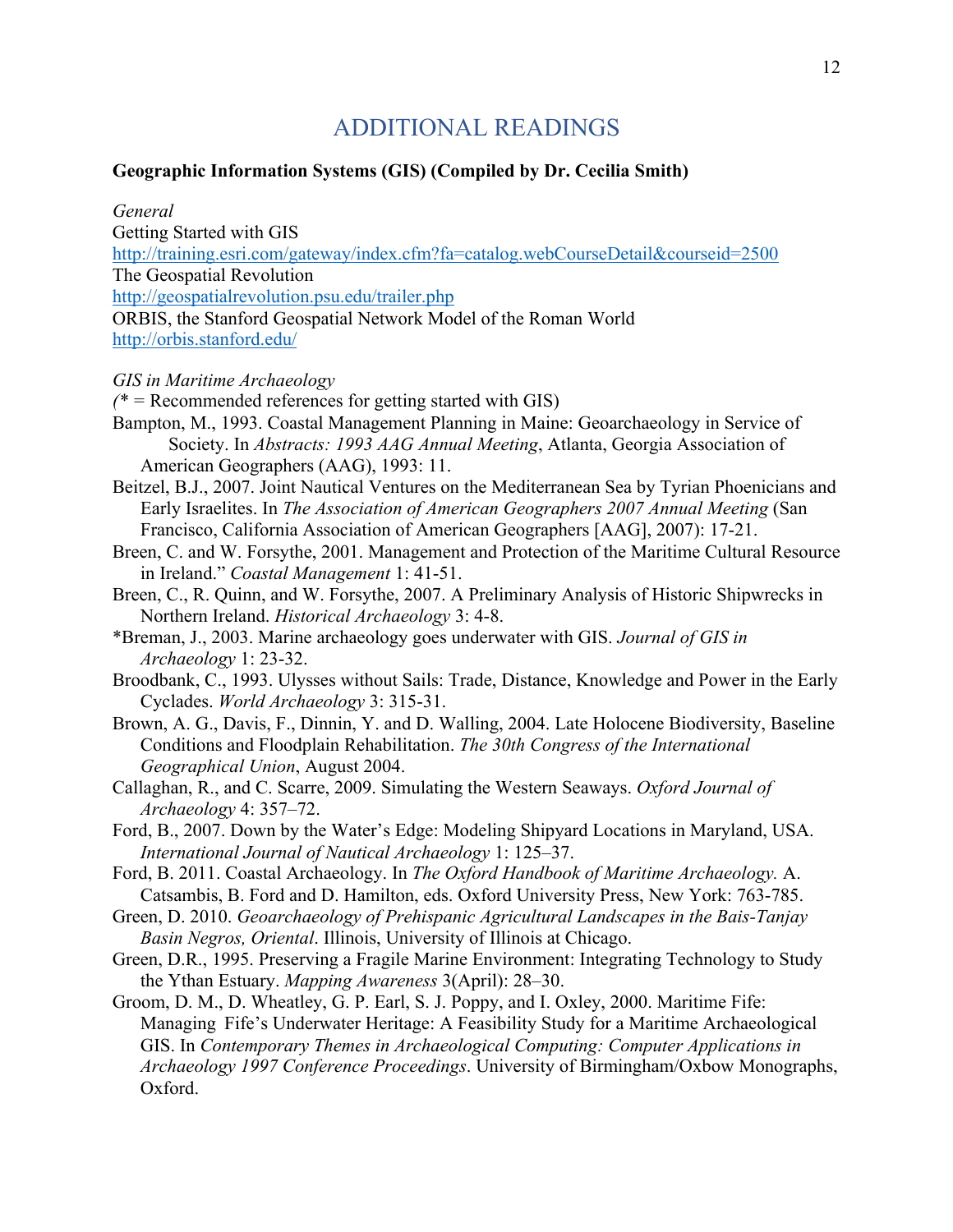- Grossman-Bailey, I., 2001. *"The People Who Lived by the Ocean:" Native American Resource Use and Settlement in the Outer Coastal Plain of New Jersey*. Temple University.
- Ilves, K., 2009. Discovering Harbours? Reflection on the State and Development of Landing Site Studies in the Baltic Sea Region. *Journal of Maritime Archaeology* 2: 149-163.
- Joslin, T. 2010. *Middle and Late Holocene Hunter-Gatherer Adaptations to Coastal Ecosystems along the Southern San Simeon Reef, California*. California, University of California, Santa Barbara.
- Keller, K.E., 2007. Maritime Archaeology GIS Tool for the NWHI Marine National Monument. In *2007 Esri International User Conference* (San Diego, CA ESRI, 2007).
- Leidwanger, J. 2013. Modeling Distance with Time in Ancient Mediterranean Seafaring: A GIS Application for the Interpretation of Maritime Connectivity. *Journal of Archaeological Science* 40: 3302-3308.
- Mather, R. 1999. Technology and the Search for Shipwrecks. *Journal of Maritime Law and Commerce* 2: 175-184.
- Nadine, S. 1984. Supply Routes and the Consumption of Glass in First Millennium CE Butrint (Albania). *Journal of Archaeological Science* 11: 2939-2948.
- Nicolardi, M., 2010. Interpreting a Coherent Post-Medieval Shipwreck: A Qualitative Spatial Approach Supported by GIS: 9.
- Oxley, I., 1998. The Investigation of the Factors that Affect the Preservation of Underwater Archaeological Sites. In *Maritime Archaeology*, Springer US: 523-529.
- Pitts, M., 2007. Mapping an underwater world. *Archaeology 60*(1): 30-34
- Reeder, L.A., C.R. Torben and J.M. Erlandson, 2012. Our Disappearing Past: A GIS Analysis of the Vulnerability of Coastal Archaeological Resources in California's Santa Barbara Channel region. *Journal of Coastal Conservation* 16(2): 187-197.
- Rogers, A., 2011. Reimagining Roman Ports and Harbours: The Port of Roman London and Waterfront Archaeology. *Oxford Journal of Archaeology* 2: 207-225.
- Sharfman, J., 1994. The Application of a Geographical Information System on a Maritime Archaeological Project: The Example of the Excavation of the VOC-Ship 'Oosterland' (1697). *Department of Archaeology*.
- Titanic, Exploring with GIS: A) (http://storymaps.esri.com/stories/titanic/), B) (http://edcommunity.esri.com/resources/arclessons/lessons/e/exploring the titanic with gis)
- \*Wright, Dawn J., 2005. Spatial Reasoning for Terra Incognita: Progress and Grand Challenges of Marine GIS. In *Place Matters: Geospatial Tools for Marine Science, Conservation and Management in the Pacific Northwest*. Corvallis, OR, Oregon State University Press: 272– 286.
- For additional sources, explore Esri's GIS Bibliography: http://gis.library.esri.com/.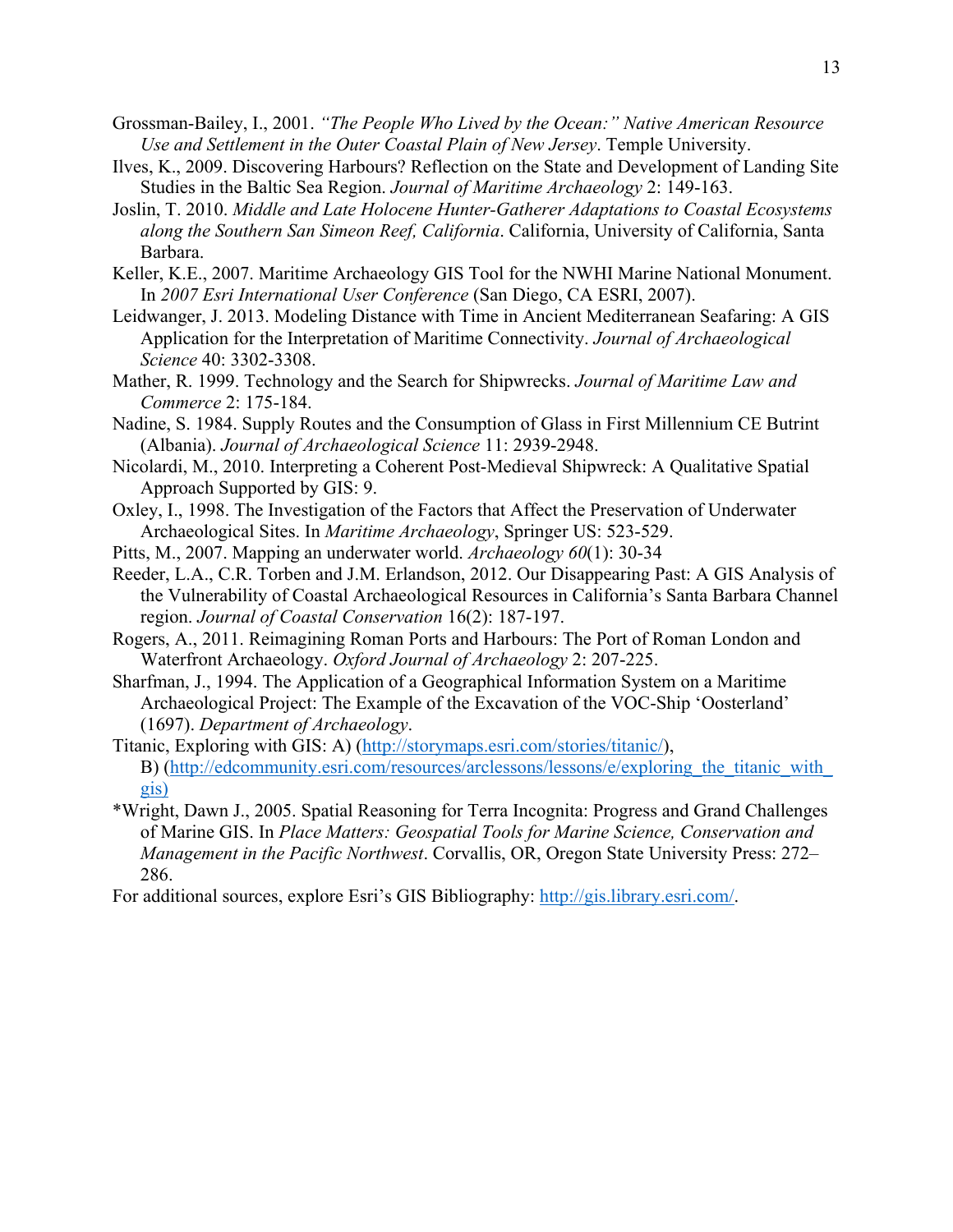#### **Digitization & Characterization of Artifacts (Compiled by Dr. Chris Dostal)**

- Aimers, J. J., D. J. Farthing and A. N. Shugar, 2011. Handheld XRF Analysis of Maya Ceramics: A Pilot Study Presenting Issues Related to Quantification and Calibration. In *Studies on Archaeological Sciences: Handheld XRF for Art and Archaeology.* A. N. Shugar and J. Mass, eds. Leuven, Leuven University Press**:** 423-448.
- Allen, P., S. Feiner, A. Troccoli*, et al.*, 2004. Seeing into the Past: Creating a 3D Modeling Pipeline for Archaeological Visualization. In *Proceedings of the 2nd International Symposium on 3D Data Processing, Visualization, and Transmission (6-9 September, 2004, Thessaloniki, Greece).* J. Aloimonos, ed. Los Alamitos, CA, IEEE Computer Society.
- Artioli, G., 2009. Spectroscopy between Physics and Chemistry. In *Scientific Methods and Cultural Heritage: An Introduction to the Application of Materials Science to Achaeometry and Conservation Science.* G. Artioli, ed. Oxford, Oxford University Press**:** 28-37.
- Boehler, W. and A. Marbs, 2004. 3D Scanning and Photogrammetry for Heritage Recording: A Comparison. In *Geoinformatics 2004 (Proceedings of the 12th International Conference on Geoinformatics − Geospatial Information Research: Bridging the Pacific and Atlantic (University of Gävle, Sweden, 7-9 June 2004).* 291-298.
- Drap, P., J. Seinturier, B. Hijazi*, et al.*, 2015. The ROV 3D Project: Deep-Sea Underwater Survey Using Photogrammetry: Applications for Underwater Archaeology. *ACM Journal on Computing and Cultural Heritage* 8(21): 21:1-24.
- Ferguson, J. R., 2012. X-Ray Fluorescence of Obsidian: Approaches to Calibration and the Analysis of Small Samples. In *Studies on Archaeological Sciences: Handheld XRF for Art and Archaeology.* A. N. Shugar and J. Mass, eds. Leuven, Leuven University Press**:** 401-422.
- McCarthy, J., 2014. Multi-Image Photogrammetry as a Practical Tool for Cultural Heritage Survey and Community Engagement. *Journal of Archaeological Science* 43: 175-185.
- Moens, L., A. von Bohlen and P. Vandenabeele, 2000. X-Ray Fluorescence. In *Modern Analytical Methods in Art and Archaeology.* E. Ciliberto and S. Guiseppe, eds. New York, John Wiley & Sons**:** 55-79.
- Rajapakse, R. P. C. J., Y. Tokuyama and R. Somadeva, 2011. Virtual Reconstruction and Visualization of Pre and Proto Historic Landscapes in Sri Lanka. In *The Proceedings of the 2011 International Conference on Biometrics and Kansei Engineering, IEEE.***:** 198-203.

#### **Remote Sensing (Compiled by Ms. Aubrey Kozak)**

- Bingham, B., B. Foley, S. Hanumant*, et al.*, 2010. Robotic Tools for Deep Water Archaeology: Surveying an Ancient Shipwreck with an Autonomous Underwater Vehicle. *Journal of Field Robotics* 27(6): 702-717.
- Di Iorio, A., D. Biliouris, R. Guzinski*, et al.*, 2015. Innovation Technologies and Applications for Coastal Archaeological Sites FP7 - ITACA. *The International Archives of the Photogrammetry, Remote Sensing and Spatial Information Sciences (36th International Symposium on Remote Sensing of Environment, 11–15 May 2015, Berlin, Germany)* XL-7/W3: 1367-1373.
- Evers, L. G., D. N. Green, N. W. Young*, et al.*, 2013. Remote Hydroacoustic Sensing of Large Icebergs in the Southern Indian Ocean: Implications for Iceberg Monitoring. *Geophysical Journal International* 40: 4694-4699.
- Ferentinos, G., G. Papatheodorou, M. Geraga*, et al.*, 2015. The Disappearance of Helike-Classical Greece—New Remote Sensing and Geological Evidence. *Remote Sensing* 7: 1263- 1278.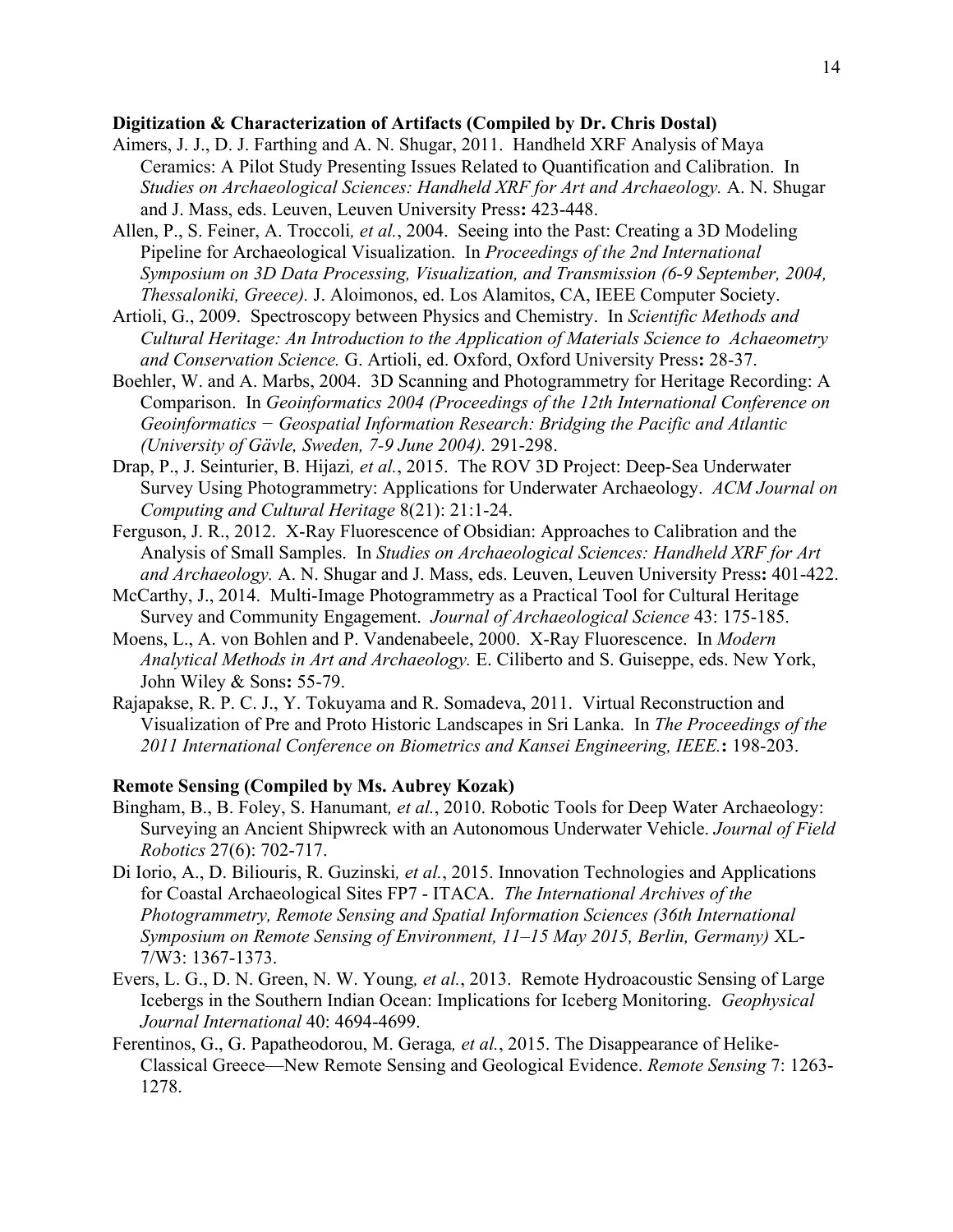- Kozak, G., 2013. Small AUV with Side-Scan Sonar/PDBS Bathymetric and Magnetometer Payloads Prove Capable in Littoral Zone. *Ocean News & Technology* (July): 16-17.
- Piecuch, C. G., K. J. Quinn and R. M. Ponte, 2013. Satellite-Derived Interannual Ocean Bottom Pressure Variability and Its Relation to Sea Level. *Geophysical Research Letters* 40: 3106– 3110.
- Rodgers, D. H., P. M. Beauchamp, A. D. Chave*, et al.*, n.d. NEPTUNE Regional Observatory System Design: 1-10.
- Roman, C. and I. R. Mather, 2010. Autonomous Underwater Vehicles as Tools for Deep-Submergence Archaeology. *Proceedings of the Institution of Mechanical Engineers, Part M: Journal of Engineering for the Maritime Environment* 224(4): 327-340.
- Wynn, R. B., V. A. I. Huvenne, T. P. Le Bas*, et al.*, 2014. Autonomous Underwater Vehicles (AUVs): Their Past, Present and Future Contributions to the Advancement of Marine Geoscience. *Marine Geology* 352: 451-468.

#### **Archaeological Magnetometry and Sub-Bottom Profiling (Compiled by Mr. Josh Daniel)**

- Gearhart, R., 2011. Archaeological Interpretation of Marine Magnetic Data. In *The Oxford Handbook of Maritime Archaeology.* A. Catsambis, B. Ford and D. Hamilton, eds. Oxford University Press, New York**:** 90-113.
- Plets, R. M. K., J. K. Dix, J. R. Adams*, et al.*, 2009. The Use of a High-Resolution 3D Chirp Sub-Bottom Profiler for the Reconstruction of the Shallow Water Archaeological Site of the Grace Dieu (1439), River Hamble, UK. *Journal of Archaeological Science* 36(2): 408-418.

#### **Side Scan Sonar (Compiled by Mr. Jeff Morris)**

- Atherton, M. W., 2011. *Echoes and Images: The Encyclopedia of Side-scan and Scanning Sonar Operations.* Vancouver, BC, Canada, OysterInk Publications.
- Fish, J. P. and H. A. Carr, 1990. *Sound Underwater Images: A Guide to the Generation and Interpretation of Side Scan Sonar Data.* Orleans, EG&G Marine Instruments.
- Mazel, C., 1985. *Side Scan Sonar Record Interpretation.* Klein and Associates, Salem, NH.

#### **Maritime Law in Cultural Resource Management** (Compiled by Dr. Alexis Catsambis)

- Hall, J. L., 2007. The Black Rhino. *Journal of Maritime Archaeology* 2(2): 93-97.
- Maarleveld, T. J., 2011. Ethics, Underwater Cultural Heritage, and International Law. In *The Oxford Handbook of Maritime Archaeology.* A. Catsambis, B. Ford and D. Hamilton, eds. Oxford University Press, New York**:** 917-941.
- Runyan, T., 2011. Management of Maritime Cultural Resources: An American Perspective. In *The Oxford Handbook of Maritime Archaeology.* A. Catsambis, B. Ford and D. Hamilton, eds. Oxford University Press, New York**:** 942-966.
- Toner, M., 2011. The Battle for the Dunkirk Schooner. *American Archaeology* 15(3): 12-19.
- Varmer, O., 2014. *Underwater Cultural Heritage Law Study.* OCS Study BOEM 2014-005. Herndon, VA, U.S. Department of the Interior Bureau of Ocean Energy Management.

#### **Maritime Museums and Artifact Curation** (Compiled by Mr. Arthur Cohn)

- Bartley, T.D., P.R. Bellico, and B.B. Bartley, 2004. *Life on a Canal Boat: The Journals of Theodore D. Bartley (1861-1889).* Fleischmanns, Purple Mountain Press.
- Bratten, John R., 2002. *The Gondola Philadelphia & the Battle of Lake Champlain.* College Station, Texas A&M University Press.